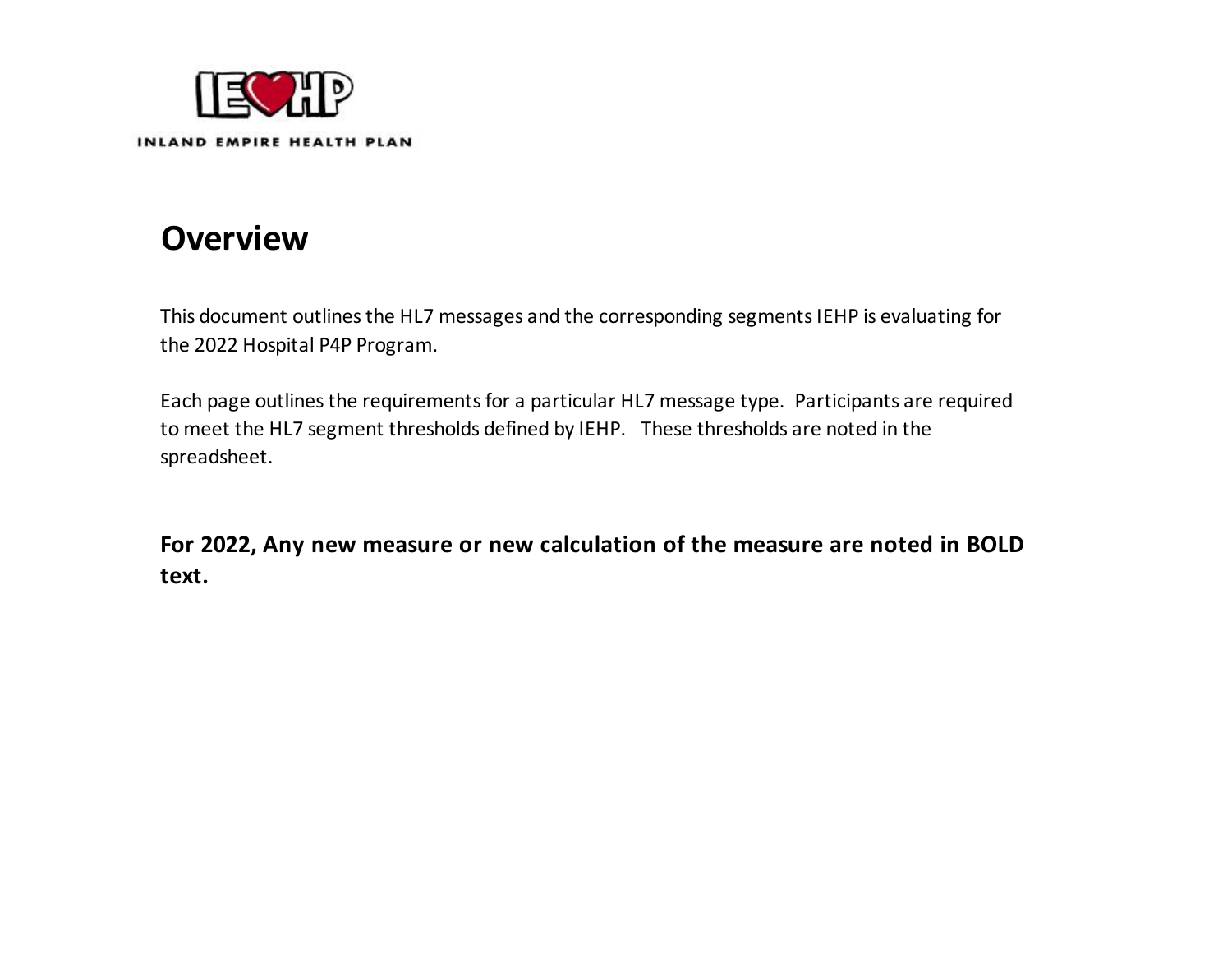

### **ADT Detailed Report**

| Legend |           |
|--------|-----------|
|        | Required  |
|        | Preferred |
|        | Optional  |

**Bold Items New measure or threshold calculation for 2022** 

|     | Required    |                                               | <b>Required Triggers</b> | <b>Description</b>             |
|-----|-------------|-----------------------------------------------|--------------------------|--------------------------------|
|     | Preferred   |                                               | A01                      | <b>Patient Admit</b>           |
|     | Optional    |                                               | A03                      | <b>Patient Discharge</b>       |
|     | Conditional |                                               | A04                      | <b>Patient Registration</b>    |
|     |             |                                               | A06                      | <b>Outpatient to Inpatient</b> |
| ems |             | New measure or threshold calculation for 2022 | <b>A07</b>               | <b>Inpatient to Outpatient</b> |
|     |             |                                               | A08                      | <b>Information Update</b>      |
|     |             |                                               | A11                      | <b>Cancel Admit</b>            |
|     |             |                                               | A13                      | <b>Cancel Discharge</b>        |
|     |             |                                               | A45                      | <b>Chart Correction</b>        |
|     |             |                                               | A40                      | <b>Patient Merge</b>           |

| <b>P4P Measure</b>                                       | <b>P4P Measure</b>   | Data                          | <b>HL7 Segment</b> | HL7 Field                                                                                                                                        | <b>IEHP P4P</b><br>Required | <b>MX DSG</b><br>R/P | <b>IEHP Threshold</b> | <b>ADT</b> Event<br><b>Requirements</b> | Purpose                                                                                              | <b>IEHP Criteria</b>                                                                                                                                                                                                                                                                                                                                                                                                                                                                                                                                                                                                                                                                             |
|----------------------------------------------------------|----------------------|-------------------------------|--------------------|--------------------------------------------------------------------------------------------------------------------------------------------------|-----------------------------|----------------------|-----------------------|-----------------------------------------|------------------------------------------------------------------------------------------------------|--------------------------------------------------------------------------------------------------------------------------------------------------------------------------------------------------------------------------------------------------------------------------------------------------------------------------------------------------------------------------------------------------------------------------------------------------------------------------------------------------------------------------------------------------------------------------------------------------------------------------------------------------------------------------------------------------|
|                                                          | Information          | ID                            | PID                | $91D-3.1$                                                                                                                                        | $\mathsf{R}$                | $\mathsf{R}$         | 100%                  | ALL                                     | <b>EMPI Identification</b>                                                                           |                                                                                                                                                                                                                                                                                                                                                                                                                                                                                                                                                                                                                                                                                                  |
|                                                          | Information          | Name                          | PID                | PID-5.1                                                                                                                                          | $\mathsf{R}$                | $\mathsf{R}$         | 100%                  | ALL                                     | Member validation                                                                                    |                                                                                                                                                                                                                                                                                                                                                                                                                                                                                                                                                                                                                                                                                                  |
|                                                          | Information          | <b>DOB</b>                    | PID                | PID-7.1                                                                                                                                          | $\mathsf{R}$                | $\mathsf{R}$         | 100%                  | ALL                                     | Member validation                                                                                    |                                                                                                                                                                                                                                                                                                                                                                                                                                                                                                                                                                                                                                                                                                  |
|                                                          | Information          | Sex                           | PID                | $PID-8$                                                                                                                                          | $\mathsf{R}$                | $\mathsf{R}$         | 100%                  | ALL                                     | Member validation                                                                                    |                                                                                                                                                                                                                                                                                                                                                                                                                                                                                                                                                                                                                                                                                                  |
| ADT-Admission,                                           | Information          | Address                       | PID                | PID-11                                                                                                                                           | $\mathbf R$                 | $\mathsf{R}$         | 100%                  | ALL                                     | Member validation                                                                                    | Null values not allowed. Homeless, i.e. No address allowed                                                                                                                                                                                                                                                                                                                                                                                                                                                                                                                                                                                                                                       |
| Discharge, and<br>Diagnosis                              | Information          | Death Date/Time               | PID                | PID-29.1                                                                                                                                         | R                           | $\mathsf{R}$         | $\mathbf{1}$          | ALL                                     | Stored used to alert providers in<br>various applications                                            |                                                                                                                                                                                                                                                                                                                                                                                                                                                                                                                                                                                                                                                                                                  |
| information<br>(Required)                                | Information          | Death Indicator               | PID                | PID-30                                                                                                                                           | $\mathsf{R}$                | $\mathsf{R}$         | $\mathbf{1}$          | ALL                                     | Stored used to alert providers in<br>various applications                                            |                                                                                                                                                                                                                                                                                                                                                                                                                                                                                                                                                                                                                                                                                                  |
|                                                          | Information          | Race                          | PID                | <b>PID-10</b>                                                                                                                                    | $\mathbb{R}$                | $\mathbb{R}$         | 95%                   | All                                     | Inform health care quality<br>improvement efforts                                                    | If Race is below IEHP threshold, a warning will be provided if<br>Ethnicity passes per IEHP threshold.                                                                                                                                                                                                                                                                                                                                                                                                                                                                                                                                                                                           |
|                                                          | Information          | <b>Ethnicity</b>              | <b>PID</b>         | PID-22.1                                                                                                                                         | $\mathbb{R}$                | $\mathbb{R}$         | 90%                   | ALL                                     | Inform health care quality<br>improvement efforts                                                    | If Ethnicity is below IEHP threshold, a warning will be provided if<br>Race passes per IEHP threshold.                                                                                                                                                                                                                                                                                                                                                                                                                                                                                                                                                                                           |
| Patient Visit,<br>Allergies, Diagnosis<br>and Procedures | Next of Kin          | <b>NB-Relation to Patient</b> | $NK1*$             | NB-within90-Admit<br><b>Field used for</b><br>calculation<br>PID-7.1 (DOB)<br>PV-1-2 (Patient<br>Class)<br>NK1-3.1 (Next of<br>Kin relationship) | $\mathbf R$                 | n/a                  | 80%                   | A01, A04, A06                           | Ability to separate services to<br>different IEHP departments and<br>provide appropriate information | The focus of this measure will be on newborns and NICU patients<br>with age is 90 days or less. A Next of kin is required as part of the<br>admission where next of kin is one of the following:<br>Foster Parent, Father, Guardian, Mother, Parent<br>where the field needs to have the Mother or Guardian's<br>information identified in NK1-2 and the relationship as 'Mother'<br>or 'Guardian' in NK1-3.1.<br>The calculation for this measure will be as follows:<br>DOB (PID-7.1) is 90 days or less of admit date<br>Patient Class (PV1-2) is inpatient or B for Obstetrics<br>Message Type is A01, A04, A06<br>NK1-3.1 is either "FSTPRNT", FTH", "GRD", Guardian", "MTH", "P"<br>or"PAR |
|                                                          | <b>Patient Visit</b> | Patient Class                 | PV1                | PV1-2                                                                                                                                            | R                           | $\mathsf{R}$         | 100%                  | <b>ALL</b>                              | Inpatient/Outpatient<br>Identification                                                               |                                                                                                                                                                                                                                                                                                                                                                                                                                                                                                                                                                                                                                                                                                  |
|                                                          | <b>Patient Visit</b> | Physician NPI                 | PV1                | PV1-7 or PV1-8 or<br>PV1-9 or PV1-17                                                                                                             | R                           | $\mathsf{R}$         | 90%                   | ALL                                     | Physician/clinician identification                                                                   |                                                                                                                                                                                                                                                                                                                                                                                                                                                                                                                                                                                                                                                                                                  |
|                                                          | Patient Visit        | Visit ID                      | PV1                | PV1-19                                                                                                                                           | $\mathsf{R}$                | $\mathsf{R}$         | 100%                  | ALL                                     | Links content together with<br>admission                                                             |                                                                                                                                                                                                                                                                                                                                                                                                                                                                                                                                                                                                                                                                                                  |
|                                                          | Admission            | Admit Date/Time               | PV1                | PV1-44                                                                                                                                           | $\mathsf{R}$                | $\mathsf{R}$         | 100%                  | A01/A04/A06                             | Identify admissions                                                                                  | Calculations based on admit message types(A01/A04/A06) for<br>Inpatient and Emergency (PV1.2)                                                                                                                                                                                                                                                                                                                                                                                                                                                                                                                                                                                                    |
|                                                          | Discharge            | Discharge Date/Time           | PV1                | PV1-45                                                                                                                                           | R.                          | $\mathsf{R}$         | 90%                   | A03                                     | Identify discharges                                                                                  | Guidance is 90%<br>Calculations based on discharge message types (A03) for Inpatient<br>and Emergency (PV1.2)                                                                                                                                                                                                                                                                                                                                                                                                                                                                                                                                                                                    |
|                                                          | <b>Patient Visit</b> | <b>Hospital Service</b>       | PV1                | PV1-10                                                                                                                                           | R                           | P                    | 90%                   | A01/A04/A06                             | Ability to separate services to<br>different IEHP departments                                        | Calculations based on triggers (A01/A04/A06) for Inpatient and<br>Emergency (PV1.2).                                                                                                                                                                                                                                                                                                                                                                                                                                                                                                                                                                                                             |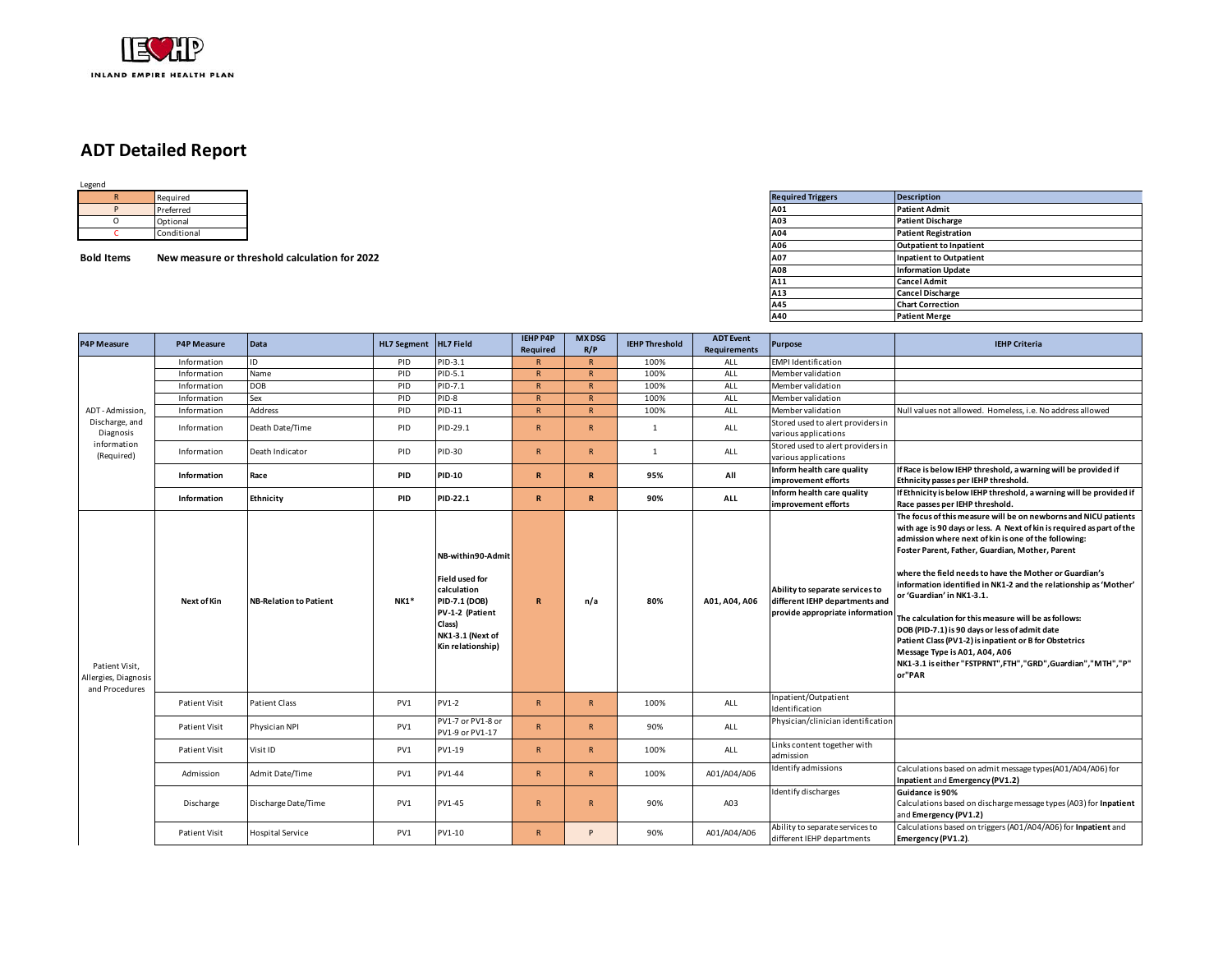|                                                          | <b>P4P Measure</b>   | Data                          | HL7 Segment HL7 Field |                                                            | <b>IEHP P4P</b><br>Required | <b>MX DSG</b><br>R/P | <b>IEHP Threshold</b> | <b>ADT Event</b><br><b>Requirements</b> | Purpose                                                       | <b>IEHP Criteria</b>                                                                                                                                                                                                                                                                                                                                                                                                                                                           |
|----------------------------------------------------------|----------------------|-------------------------------|-----------------------|------------------------------------------------------------|-----------------------------|----------------------|-----------------------|-----------------------------------------|---------------------------------------------------------------|--------------------------------------------------------------------------------------------------------------------------------------------------------------------------------------------------------------------------------------------------------------------------------------------------------------------------------------------------------------------------------------------------------------------------------------------------------------------------------|
|                                                          | <b>Patient Visit</b> | <b>BEH</b>                    | PV1                   | <b>PV1-10-BEH</b>                                          | $\mathbf R$                 | D                    | 0%                    | A01/A04/A06                             | Ability to separate services to<br>different IEHP departments | Monitor only for 2022.<br>Calculations based on triggers (A01/A04/A06) for Inpatient and<br>Emergency (PV1.2).                                                                                                                                                                                                                                                                                                                                                                 |
|                                                          | <b>Patient Visit</b> | <b>NWB</b>                    | PV1                   | <b>PV1-10-NWB</b>                                          | $\mathbf R$                 | D                    | 0%                    | A01/A04/A06                             | Ability to separate services to<br>different IEHP departments | Monitor only for 2022.<br>Calculations based on triggers (A01/A04/A06) for Inpatient and<br>Emergency (PV1.2).                                                                                                                                                                                                                                                                                                                                                                 |
|                                                          | <b>Patient Visit</b> | <b>NICU</b>                   | PV1                   | PV1-10-NICU                                                | $\mathbf R$                 |                      | 0%                    | A01/A04/A06                             | Ability to separate services to<br>different IEHP departments | Monitor only for 2022.<br>Calculations based on triggers (A01/A04/A06) for Inpatient and<br>Emergency (PV1.2).                                                                                                                                                                                                                                                                                                                                                                 |
|                                                          | <b>Patient Visit</b> | <b>OBS</b>                    | PV1                   | <b>PV1-100-OBS</b>                                         | $\mathbb{R}$                | D                    | 0%                    | A01/A04/A06                             | Ability to separate services to<br>different IEHP departments | Monitor only for 2022.<br>Calculations based on triggers (A01/A04/A06) for Inpatient and<br>Emergency (PV1.2).                                                                                                                                                                                                                                                                                                                                                                 |
|                                                          | Discharge            | Discharge Disposition         | PV1                   | PV1-36                                                     | $\mathsf{R}$                | Þ                    | 5%                    | A03                                     | Services/TOC identification                                   | Calculations based on discharge message types for (A03) for<br>Inpatient and Emergency (PV1.2)                                                                                                                                                                                                                                                                                                                                                                                 |
| Patient Visit,<br>Allergies, Diagnosis<br>and Procedures | <b>Discharge</b>     | <b>Discharged to Location</b> | PV1                   | PV1-37.1<br>with<br>PV1-36 outside of<br>discharge to home | $\mathbb{R}$                | R                    | 5%                    | A03                                     | Services/TOC identification                                   | Required for 2022<br>Calculations based on discharge message types for (A03) for<br><b>Inpatient and Emergency (PV1.2)</b><br>The PV1-37.1 messages segment count is based on: if the ADT<br>message has PV1-36 with codes outside of discharge to home and<br>if PV1-37-1 values exist.<br>(Please see MX Data Submission Guidelines on codes for PV1-36)<br>If the participant does not adhere to the MX Data Submission<br>Guidelines, a cross walk table must be provided. |
|                                                          | Admission            | Admit Reason                  | PV <sub>2</sub>       | <b>PV2-3</b>                                               | R                           | P                    | 95%                   | ALL                                     | Care coordination and<br>authorization details                | Calculations based on inpatient admit message<br>types(A01/A04/A06).                                                                                                                                                                                                                                                                                                                                                                                                           |
|                                                          | Diagnoses            | Diagnosis Code                | DG1                   | DG1-3.1                                                    | R                           | R                    | 60%                   | ALL                                     | Care Coordination/HEDIS<br>Collection/NCQA Audits             | Calculations based on any ADT with discharge date for Inpatient<br>and Emergency (PV1.2).<br>Warning Exception is given when Admit reason is a Pass or a<br>Warning.                                                                                                                                                                                                                                                                                                           |
| Insurance                                                | Insurance            | Insurance Company Name        | $IN1*$                | $IN1-4.1$                                                  | $\mathsf{R}$                | R                    | 70%                   | Admission and A08 COB Identification    |                                                               | Calculations based on triggers Admission and A08 Triggers for<br>Inpatient and Emergency (PV1.2)                                                                                                                                                                                                                                                                                                                                                                               |
| Information                                              | Insurance            | <b>Policy Number</b>          | IN1                   | IN1-36                                                     | $\mathsf{R}$                | p                    | 70%                   | Admission and A08 COB Identification    |                                                               | Calculations based on triggers Admission and A08 Triggers for<br>Inpatient and Emergency (PV1.2)                                                                                                                                                                                                                                                                                                                                                                               |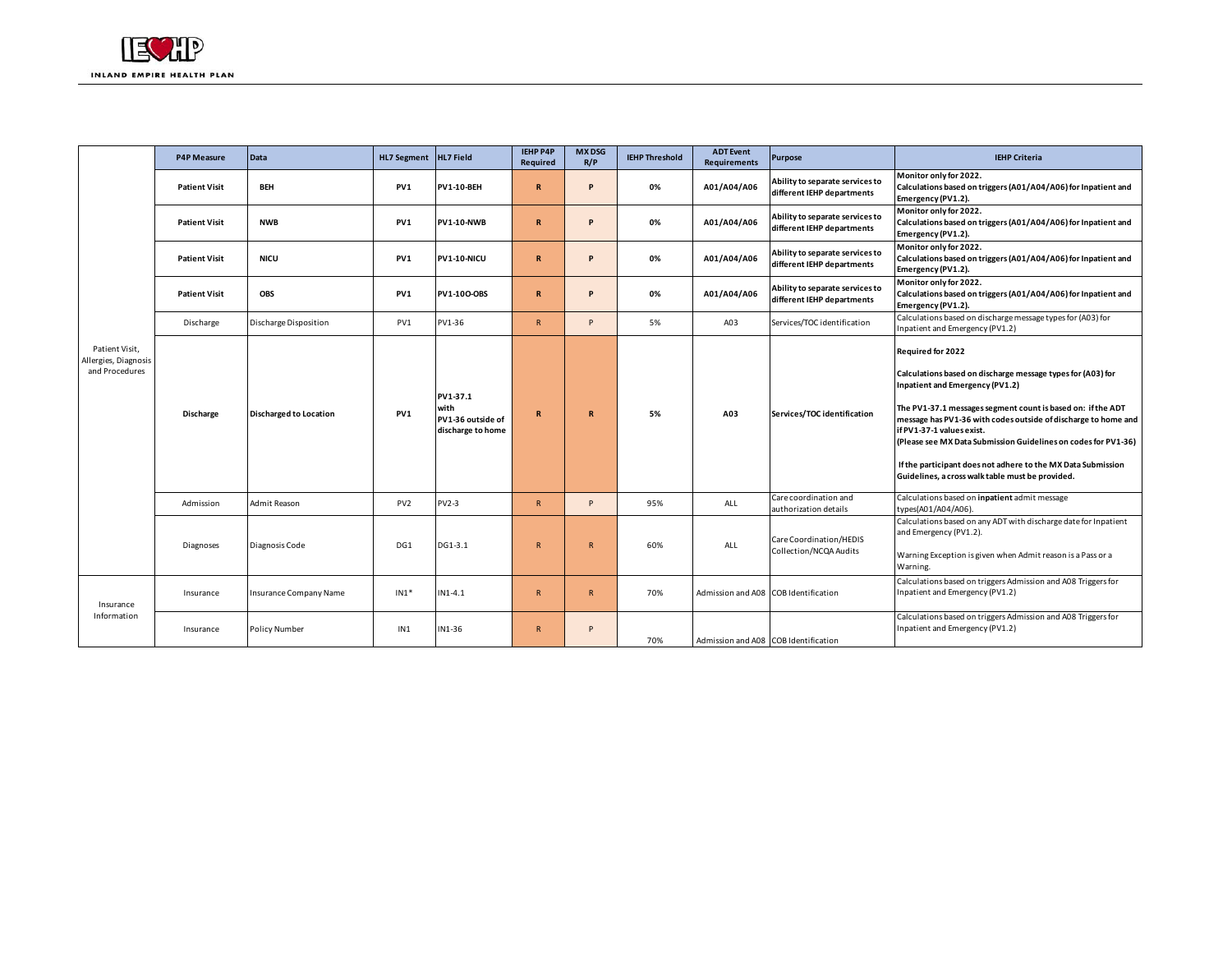

### **ORU Detailed Report**

**RESULTS** 

|  | Required    |  |  |  |  |  |
|--|-------------|--|--|--|--|--|
|  | Preferred   |  |  |  |  |  |
|  | Optional    |  |  |  |  |  |
|  | Conditional |  |  |  |  |  |

#### **Bold Items New measure or threshold calculation for 2022**

| <u>NEJULIJ</u><br><b>P4P Measure</b> | <b>P4P Measure</b>                                                | Data                              | <b>HL7 Segment</b> | HL7 Field      | IEHP P4P<br>Required | MX DSG -<br>R/P | <b>IEHP Threshold</b> | <b>IEHP Purpose</b>      | <b>IEHP Logic</b>                                                                                                                       |
|--------------------------------------|-------------------------------------------------------------------|-----------------------------------|--------------------|----------------|----------------------|-----------------|-----------------------|--------------------------|-----------------------------------------------------------------------------------------------------------------------------------------|
| ADT-Admission,<br>Discharge, and     | Information                                                       | ID                                | PID                | PID-3.1        | $\overline{R}$       | R               | 100%                  | Member Validation        |                                                                                                                                         |
| Diagnosis<br>information             | Information                                                       | Name                              | PID                | PID-5.1        | R                    | R               | 100%                  | Member Validation        |                                                                                                                                         |
| (Required)                           | Information                                                       | DOB                               | PID                | PID-7.1        | $\overline{R}$       | D               | 100%                  | Member Validation        |                                                                                                                                         |
| Patient Visit                        | <b>Patient Visit</b>                                              | <b>Patient Class</b>              | PV1                | <b>PV1-2</b>   | R                    | D               | 95%                   | Link data to admission   |                                                                                                                                         |
|                                      | <b>Patient Visit</b>                                              | Patient Visit ID                  | PV1                | PV1-19         | $\mathsf{R}$         | P               | 95%                   | Link data to admission   |                                                                                                                                         |
|                                      | Orders                                                            | Order Placer Code                 | OBR                | OBR-3.1        | $\mathbb{R}$         | $\mathsf{C}$    | 100%                  | <b>HEDIS/NCQA Audits</b> |                                                                                                                                         |
|                                      | Orders                                                            | Order LOINC Code                  | OBR                | OBR-4.1        | $\mathsf{R}$         | $\mathsf{R}$    | 100%                  | <b>HEDIS/NCQA Audits</b> |                                                                                                                                         |
|                                      | Orders                                                            | Order Description                 | OBR                | OBR-4-2        | $\mathsf{R}$         | P               | 100%                  | HEDIS/NCQA Audits        |                                                                                                                                         |
|                                      | Orders                                                            | Order Date/Time                   | OBR                | OBR-7.1        | $\mathbf{R}$         | $\mathsf{R}$    | 100%                  | HEDIS/NCQA Audits        |                                                                                                                                         |
|                                      | Orders                                                            | Result Date/Time                  | OBR                | OBR-22.1       | $\mathsf{R}$         | $\mathsf{R}$    | 100%                  | <b>HEDIS/NCQA Audits</b> |                                                                                                                                         |
|                                      | Orders                                                            | Result Type                       | OBR                | <b>OBR-24</b>  | $\mathbf{R}$         | $\mathsf{R}$    | 100%                  | <b>HEDIS/NCQA Audits</b> |                                                                                                                                         |
|                                      | Orders                                                            | <b>Result Status</b>              | OBR                | <b>OBR-25</b>  | $\mathsf{R}$         | R               | 100%                  | HEDIS/NCQA Audits        |                                                                                                                                         |
|                                      | Lab Results                                                       | Result Value Type                 | OBX                | $OBX-2$        | $\mathbf R$          | $\mathsf{R}$    | 90%                   | <b>HEDIS/NCQA Audits</b> |                                                                                                                                         |
|                                      | <b>Lab Results</b>                                                | <b>Result LOINC Code</b>          | OBX                | OBX-3.1        | $\mathsf{R}$         | $\mathsf{R}$    | 0%                    | <b>HEDIS/NCQA Audits</b> | For 2022, monitoring only.<br>Calculations are based on participants sending lab LOINC codes.                                           |
| HL7 ORU Data Feed                    | Lab Results                                                       | Result Value                      | OBX                | OBX-5          | $\mathbf R$          | D               | 90%                   | HEDIS/NCQA Audits        |                                                                                                                                         |
| (Lab Results) -                      | Lab Results                                                       | Result Status                     | OBX                | OBX-11         | $\mathsf{R}$         | $\mathsf{R}$    | 90%                   | <b>HEDIS/NCQA Audits</b> |                                                                                                                                         |
| Result Level<br>Information          | Lab Results                                                       | Units                             | OBX                | OBX-6          | $\mathbb{R}$         | D               | 50%                   | HEDIS/NCQA Audits        | Will review OBX 6.1 and 6.2 to meet the measure                                                                                         |
|                                      | Lab Results                                                       | Reference Range                   | OBX                | $OBX-7$        | $\mathsf{R}$         | D               | 70%                   | HEDIS/NCQA Audits        |                                                                                                                                         |
|                                      | Lab Results                                                       | Abnormal Flag                     | OBX                | OBX-8          | $\mathsf{R}$         | P               | 20%                   | HEDIS/NCQA Audits        |                                                                                                                                         |
|                                      | Lab Results                                                       | Result Date/Time                  | OBX                | OBX-14.1       | $\mathsf{R}$         | D               | 90%                   | HEDIS/NCQA Audits        |                                                                                                                                         |
|                                      | DOCUMENTS: OBR4.1 (LOINC) or OB4.2 (Description) for calculations |                                   |                    |                |                      |                 |                       |                          |                                                                                                                                         |
|                                      | Lab Documents                                                     | Lab Document                      | OBR                | <b>OBR 4-1</b> | $\mathsf{R}$         | $\mathsf{R}$    | <sup>1</sup>          | Care Coordination        | LOINC must contain 1 document for the category for the reporting period                                                                 |
|                                      | Lab Documents                                                     | Lab Description                   | OBR                | OBR 4-2        | $\mathbb{R}$         | P               | <sup>1</sup>          | Care Coordination        | Description must contain 1 document for the category for the reporting period                                                           |
|                                      | <b>Radiology Documents</b>                                        | <b>Radiology Document</b>         | OBR                | OBR 4-1        | $\mathbf R$          | $\mathsf{R}$    | $\mathbf{1}$          | Care Coordination        | LOINC must contain 1 document for the category for the reporting period                                                                 |
|                                      | <b>Radiology Documents</b>                                        | Radiology Description             | OBR                | OBR 4-2        | $\mathbf R$          | P               | <sup>1</sup>          | Care Coordination        | Description must contain 1 document for the category for the reporting period                                                           |
|                                      | <b>Pathology Documents</b>                                        | <b>Pathology Document</b>         | OBR                | <b>OBR 4-1</b> | $\mathbb{R}$         | $\mathsf{R}$    | $\mathbf{1}$          | Care Coordination        | LOINC must contain 1 document for the category for the reporting period                                                                 |
|                                      | Pathology Documents                                               | <b>Pathology Document</b>         | OBR                | <b>OBR 4-2</b> | $\overline{R}$       | D               | <sup>1</sup>          | Care Coordination        | Description must contain 1 document for the category for the reporting period                                                           |
|                                      | <b>Consult Reports</b>                                            | Consult Document                  | OBR                | OBR 4-1        | $\mathbb{R}$         | $\mathsf{R}$    | <sup>1</sup>          | Care Coordination        | LOINC must contain 1 document for the category for the reporting period                                                                 |
|                                      | Consult Reports                                                   | Consult Document                  | OBR                | <b>OBR 4-2</b> | $\overline{R}$       | D               | $\mathbf{1}$          | Care Coordination        | Description must contain 1 document for the category for the reporting period                                                           |
| HL7 ORU Data Feed                    | Discharge Summary                                                 | Discharge Summary                 | OBR                | <b>OBR 4-1</b> | $\mathbb{R}$         | R               | 1                     | Care Coordination        | LOINC must contain 1 document for the category for the reporting period                                                                 |
| (Documents) - OBR                    | Discharge Summary                                                 | Discharge Summary                 | OBR                | OBR 4-2        | $\overline{R}$       | $\mathbf{D}$    | $\mathbf{1}$          | Care Coordination        | Description must contain 1 document for the category for the reporting period                                                           |
| 24                                   | Procedure Notes                                                   | Procedure Notes/Surgical<br>Notes | OBR                | OBR 4-1        | $\overline{R}$       | $\mathsf{R}$    | 1                     | Care Coordination        | LOINC must contain 1 document for the category for the reporting period<br>IEHP consolidated Procedure and Surgical Notes as 1 measure. |
|                                      | Procedure Notes                                                   | Procedure Notes/Surgical<br>Notes | OBR                | OBR 4-2        | $\mathsf{R}$         | P               | 1                     | Care Coordination        | Description must contain 1 document for the category for the reporting period                                                           |
|                                      | Progress Notes                                                    | Progress Notes                    | OBR                | OBR 4-1        | $\mathsf{R}$         | $\mathsf{R}$    | 1                     | Care Coordination        | LOINC must contain 1 document for the category for the reporting period                                                                 |

Progress Notes Progress Notes OBR OBR 4-2 R P 1 Care Coordination Description must contain 1 document for the category for the reporting period History & Physical History & Physical OBX OBR4-1 R R R Care Coordination Requred for 2022 - LOINC must contain 1 document for the category for the reporting period History & Physical History & Physical OBK OBR4-2 R P 2 1 Care Coordination Required for 2022-Description must contain 1 document for the category for the reporting

**period**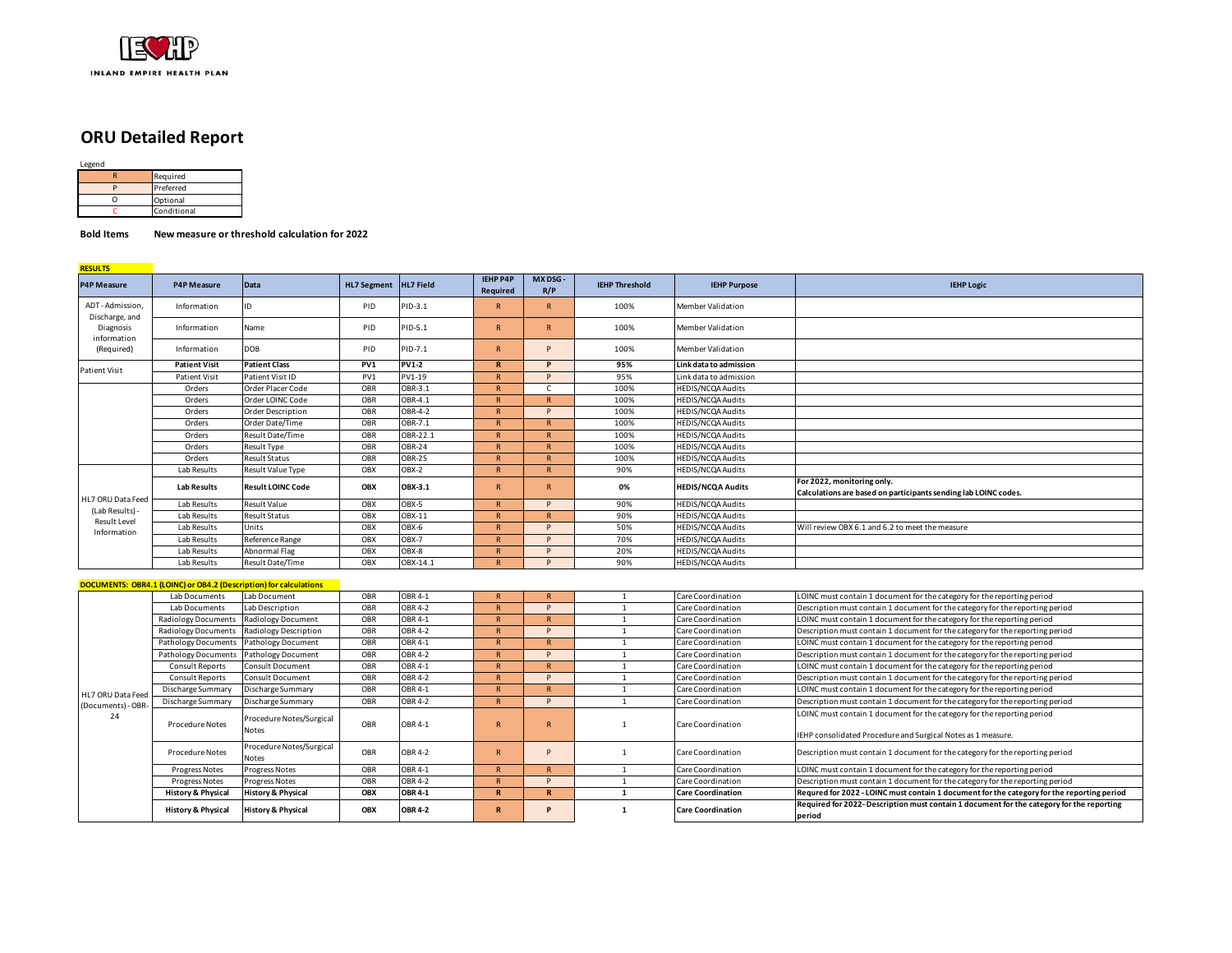

# **RDE Detailed Report**

Legend

|    | Required    |
|----|-------------|
|    | Preferred   |
| וז | Optional    |
|    | Conditional |

**Bold Items New measure or threshold calculation for 2022**

| <b>P4P Measure</b> | <b>P4P Measure</b>                      | Data                  | <b>HL7 Segment</b> | <b>HL7 Field</b> | <b>IEHP P4P</b><br>Required | MX DSG -<br>R/P | <b>IEHP</b><br><b>Threshold</b> | <b>Triggers</b> | <b>IEHP Purpose</b>      | <b>IEHP Criteria</b>                                        |
|--------------------|-----------------------------------------|-----------------------|--------------------|------------------|-----------------------------|-----------------|---------------------------------|-----------------|--------------------------|-------------------------------------------------------------|
| ADT-Demographic    | Information                             |                       | PID                | PID-3.1          | R                           |                 | 100%                            | All             | Member validation        |                                                             |
| information        | Information                             | Name                  | PID                | PID-5.1          |                             |                 | 100%                            | All             | Member validation        |                                                             |
| (Required)         | Information                             | <b>DOB</b>            | PID                | PID-7.1          | R                           |                 | 100%                            | All             | Member validation        |                                                             |
|                    | Orders                                  | Order Control         | ORC                | ORC-1            |                             |                 | 100%                            | All             | HEDIS/NCQA Audits        |                                                             |
| Order Information  | Orders                                  | Order Number          | ORC                | ORC-3            | R                           |                 | 100%                            | All             | HEDIS/NCQA Audits        |                                                             |
|                    | Orders                                  | Order Start Date/Time | ORC                | ORC-7.4          |                             |                 | 100%                            | All             | HEDIS/NCQA Audits        |                                                             |
|                    | Orders                                  | Ordering Provider NPI | ORC                | ORC-12           |                             |                 | 100%                            | All             | HEDIS/NCQA Audits        |                                                             |
|                    | Medication Information                  | NDC or RxNorm Code    | <b>RXE</b>         | <b>RXE-21</b>    |                             |                 | 95%                             | All             | HEDIS/NCQA Audits        |                                                             |
|                    | Medication Information Give Dosage Form |                       | <b>RXE</b>         | RXE-6            | R                           |                 | 80%                             | All             | HEDIS/NCQA Audits        |                                                             |
| Medication         | <b>Medication Information Quantity</b>  |                       | <b>RXE</b>         | <b>RXE-1.1</b>   | R                           |                 | 0%                              | All             | <b>HEDIS/NCQA Audits</b> | Monitoring only for 2022.                                   |
| Information        | Medication Information Give Amount      |                       | RXE                | RXE-3            | R                           |                 | 80%                             | All             | HEDIS/NCQA Audits        | Exception given so long as RXE-21.2 is present in messages. |
|                    | Medication Information Give Units       |                       | <b>RXE</b>         | RXE-5            | R                           |                 | 80%                             | All             | HEDIS/NCQA Audits        | Exception given so long as RXE-21.2 is present in messages. |
|                    | Medication Information Sig              |                       | <b>RXE</b>         | RXE-21.2         |                             |                 | 80%                             | All             | <b>HEDIS/NCQA Audits</b> | RXE 21.1 and/or RXE 21.2 will be reviewed for compliance    |
| Route of Delivery  | <b>Medication Route</b>                 | Route                 | <b>RXR</b>         | RXR-1            |                             |                 | 100%                            | All             | <b>HEDIS/NCOA Audits</b> |                                                             |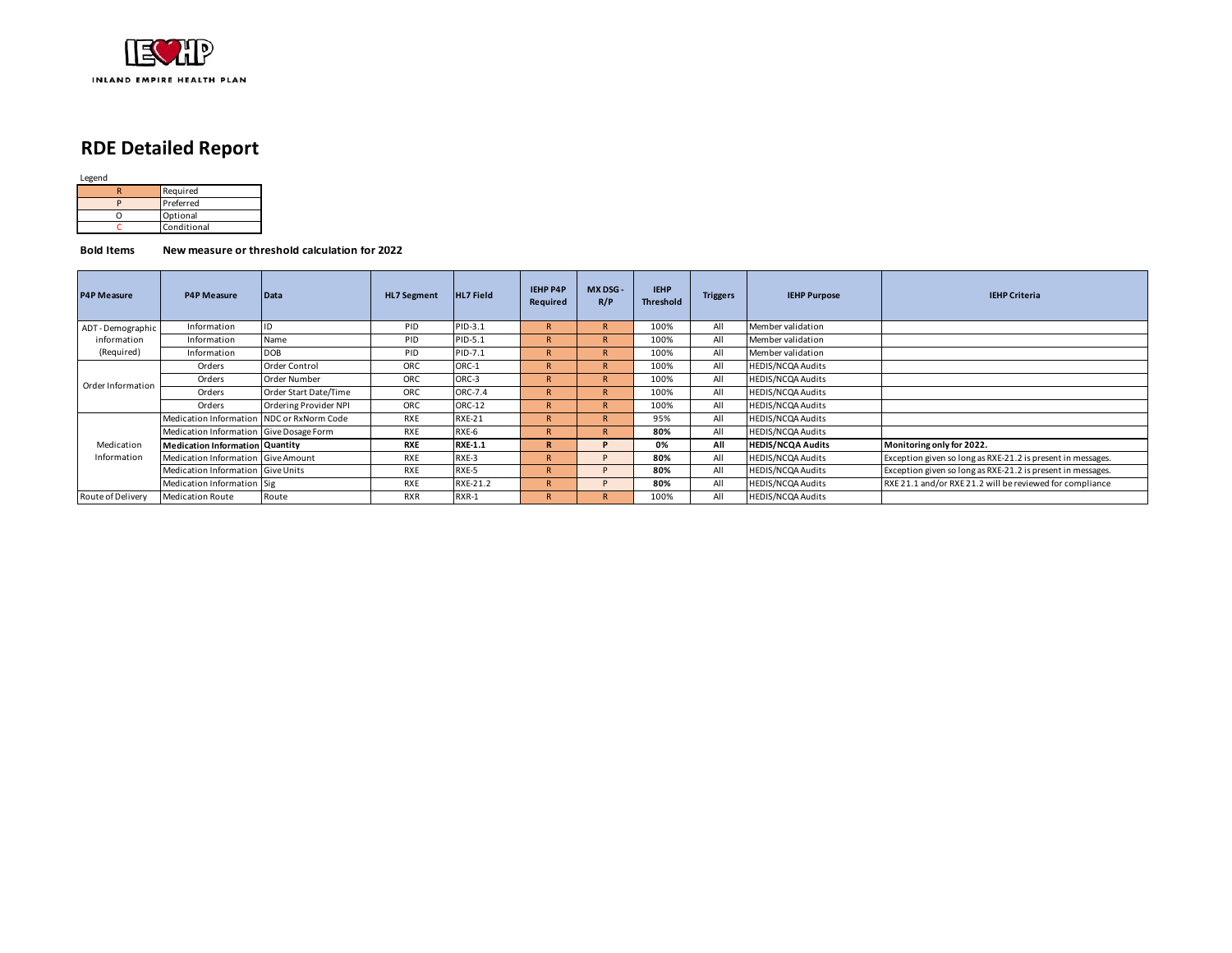

### **VXU Detailed Report**

Legend

|  | Required    |  |  |  |  |  |
|--|-------------|--|--|--|--|--|
|  | Preferred   |  |  |  |  |  |
|  | Optional    |  |  |  |  |  |
|  | Conditional |  |  |  |  |  |

**Bold Items New measure or threshold calculation for 2022**

For RXR and RXA measures: Threshold calculation = count of HL7 Field in message divided by total messages with Administration Notes/Identifier (RXA-9) "00" and Action Code (RX

**Administered Vaccinations will only be counted against thresholds**

| <b>P4P Measure</b>      | <b>P4P Measure</b>   | Data                                            | <b>HL7 Segment</b> | <b>HL7 Field</b> | <b>IEHP P4P</b><br>Required | MX DSG -<br>R/P | <b>IEHP</b><br><b>Threshold</b> | <b>IEHP Purpose</b>      | <b>IEHP Criteria</b> |
|-------------------------|----------------------|-------------------------------------------------|--------------------|------------------|-----------------------------|-----------------|---------------------------------|--------------------------|----------------------|
| ADT-Demographic         | Information          | ID                                              | PID                | PID-3.1          | R                           | $\mathsf{R}$    | 95%                             | Member validation        |                      |
| information             | Information          | Name                                            | PID                | PID-5.1          | $\mathsf{R}$                | $\mathsf{R}$    | 95%                             | Member validation        |                      |
| (Required)              | Information          | <b>DOB</b>                                      | PID                | PID-7.1          | R                           | $\mathsf{R}$    | 95%                             | Member validation        |                      |
|                         | Information          | Gender                                          | PID                | PID-8            | $\mathsf{R}$                | $\mathsf{R}$    | 95%                             | Member validation        |                      |
| Order Information       | Orders               | Order Control                                   | <b>ORC</b>         | ORC-1            | $\mathsf{R}$                | $\mathsf{R}$    | 95%                             | <b>HEDIS/NCQA Audits</b> |                      |
|                         | Orders               | Filler Order Number                             | ORC                | ORC-3            | R                           | $\mathsf{R}$    | 95%                             | <b>HEDIS/NCQA Audits</b> |                      |
|                         | Immunizations        | Date/Time Start of<br>Administration            | <b>RXA</b>         | <b>RXA 3-1</b>   | $\overline{R}$              | $\mathsf{R}$    | 95%                             | <b>HEDIS/NCQA Audits</b> |                      |
|                         | Immunizations        | Administration<br>Code/Identifier               | <b>RXA</b>         | RXA-5.1          | $\mathsf{R}$                | $\mathsf{R}$    | 95%                             | <b>HEDIS/NCQA Audits</b> |                      |
|                         | Immunizations        | Administration Code/Text                        | <b>RXA</b>         | <b>RXA 5-2</b>   | $\overline{R}$              | $\circ$         | 95%                             | <b>HEDIS/NCQA Audits</b> |                      |
|                         | Immunizations        | Administration<br>Code/Name of Coding<br>System | <b>RXA</b>         | <b>RXA 5-3</b>   | $\overline{R}$              | $\mathsf{R}$    | 95%                             | <b>HEDIS/NCQA Audits</b> |                      |
| Immunization<br>Details | Immunizations        | Administered Amount                             | <b>RXA</b>         | RXA-6            | R                           | R               | 95%                             | <b>HEDIS/NCQA Audits</b> |                      |
|                         | Immunizations        | Administered<br>Notes/Identifier                | <b>RXA</b>         | RXA-9-1          | $\overline{R}$              | $\mathsf{R}$    | 10%                             | <b>HEDIS/NCQA Audits</b> |                      |
|                         | Immunizations        | Administered<br>Notes/Identifier                | <b>RXA</b>         | <b>RXA-9-2</b>   | $\overline{R}$              | $\mathsf{R}$    | 10%                             | <b>HEDIS/NCQA Audits</b> |                      |
|                         | Immunizations        | <b>Substance Lot Number</b>                     | <b>RXA</b>         | <b>RXA-15</b>    | $\mathbf R$                 | c               | 80%                             | <b>HEDIS/NCQA Audits</b> |                      |
|                         | Immunizations        | <b>Completion Status</b>                        | <b>RXA</b>         | <b>RXA-20</b>    | $\mathsf{R}$                | $\mathsf{R}$    | 95%                             | <b>HEDIS/NCQA Audits</b> |                      |
|                         | <b>Immunizations</b> | <b>Action Code</b>                              | <b>RXA</b>         | <b>RXA-21</b>    | $\mathbf R$                 | R               | 80%                             | <b>HEDIS/NCQA Audits</b> |                      |
|                         | Immunizations        | <b>Immunization Route</b>                       | <b>RXR</b>         | <b>RXR 1-1</b>   | $\overline{R}$              | $\Omega$        | 90%                             | <b>HEDIS/NCQA Audits</b> |                      |
|                         | Immunizations        | Immunization Location                           | <b>RXR</b>         | RXR-2            | $\mathsf{R}$                | $\Omega$        | 80%                             | <b>HEDIS/NCQA Audits</b> |                      |